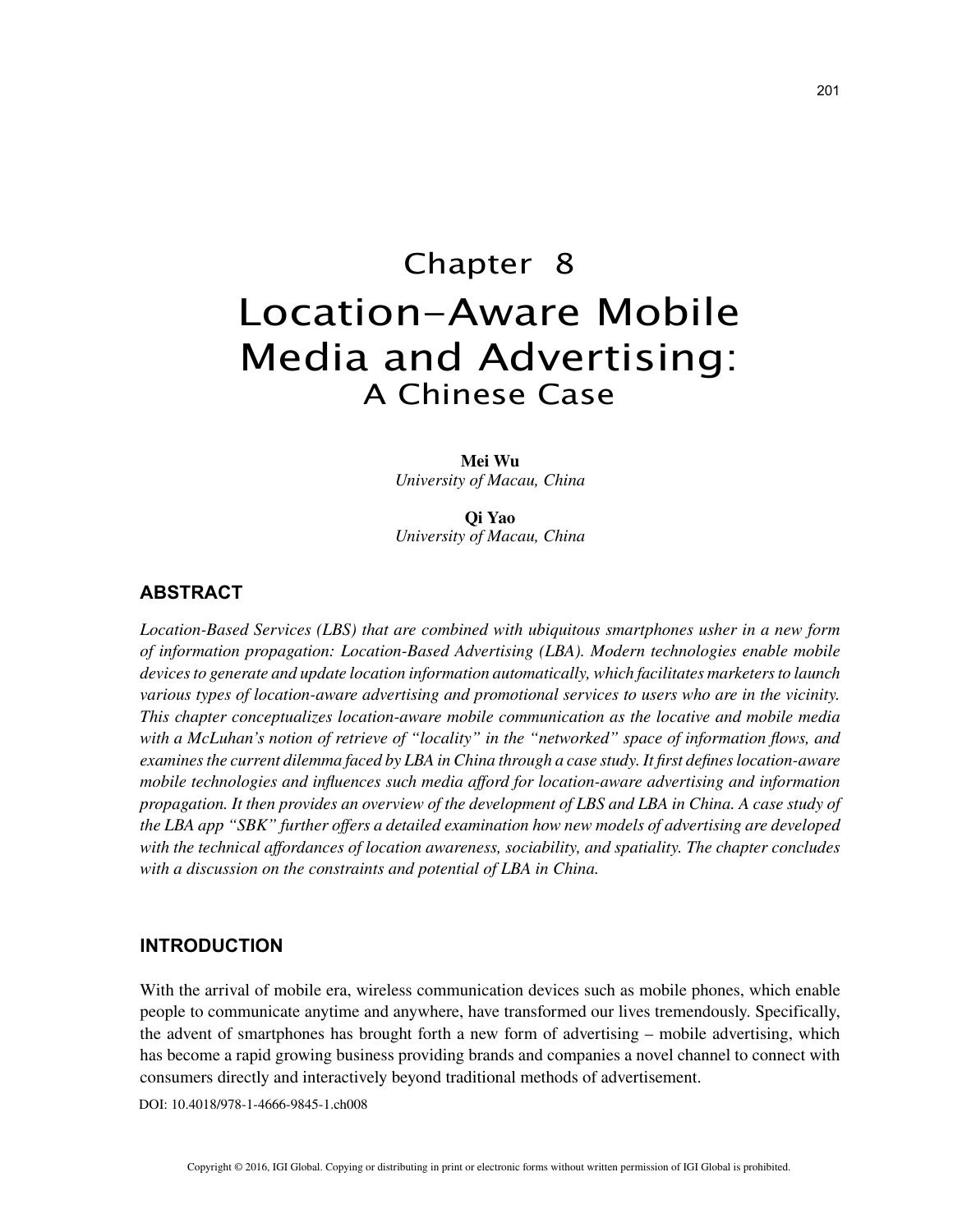The history of LBS could trace back to 1993. On November 13, 1993, an 18-year girl Jennifer Koon was kidnapped and murdered. Before her death she called 911 for help; however the technology at that time was not allowed to locate her position. This event resulted in E911 by U.S. Federal Communications Commission (FCC), which enables emergency services to identify the caller's geographic location. LBS was not popular until the release of smart phone and related operating system such as Apple's iPhone 3 and Google's Android system. The growth of mobile phone and related application software (apps) enables users to explore and extend the functions of mobile phones; one of the new uses is location-based service (LBS). LBSs, combined with ubiquitous smartphones, usher in a new form of information propagation: location-based advertising (LBA). Modern technologies enable mobile devices to generate and update location information automatically, which facilitates marketers to launch various types of location-aware advertising and promotional services to users who are in the vicinity. This article investigates locationbased mobile applications with a specific attention given to the context of location-based advertising in China. The research questions are concerned with such issues as how to conceptualize locative and mobile media or location-aware apps? How such technologies combined with smartphones and Internet-based social media provide affordance for the creation of a new form of commercial information dissemination? As a mediated tool, in what pattern and to what extent does LBS offer a unique communicative environment for persuasive communication like LBA to take place? What are the influence implications and potentials of location-aware mobile media as ubiquitousness of LBSs increases?

This article conceptualizes location-aware mobile communication as the locative and mobile media with a McLuhan's notion of retrieve of "locality" in the "networked" space of information flows and examines the current dilemma faced by LBA in China through a case study. It first defines location-aware mobile technologies and influences such media afford for location-aware advertising and information propagation. It then provides an overview of the development of LBS and LBA in China. A case study of the LBA app "SBK" further offers a detailed examination how new models of advertising are developed with the technical affordances of location awareness, sociability and spatiality. The article concludes with discussion on constraints and possible potentials of LBA in China.

# **DEFINING LOCATION-AWARE MEDIA**

Location-aware media is defined here as any form of networked service via wireless communication technologies to mobile terminals which enable users to be aware of the location of themselves and/or others in the vicinity (Licoppe, 2013). Location-aware technologies and applications may include GPSbased geo-location or cell phone triangulation (Licoppe & Inada, 2006), but most distinctively the selfdeclarative location-sharing applications such as with Gowalla, Foursquare, Facebook place, Grindr and Digu. In this manner, the user indicates his/her location in way of "check-ins". The location notification may be made public or restrict to his/her circle of "friends" (Tang, Lin, Hong, Siewiorek, & Sadeh, 2010; Licoppe, 2013). This is based on a variety of wireless communication technologies such as Wi-Fi and Bluetooth, through which most smartphones and other mobile devices are capable of recognizing one another within a range of certain distance. Users to whom such connection and service are available can receive notifications of their "friends" or other users in proximity (Licoppe, 2013).

Locative media arouses a lot of research interest because it brings forth a new form of media experience in the age of "networked individualism" as in the words of Rainie & Wellman (Rainie & Wellman, 2012) and "virtual communities"(Rheingold, 2002) of social networks. To follow the thesis of Marshall